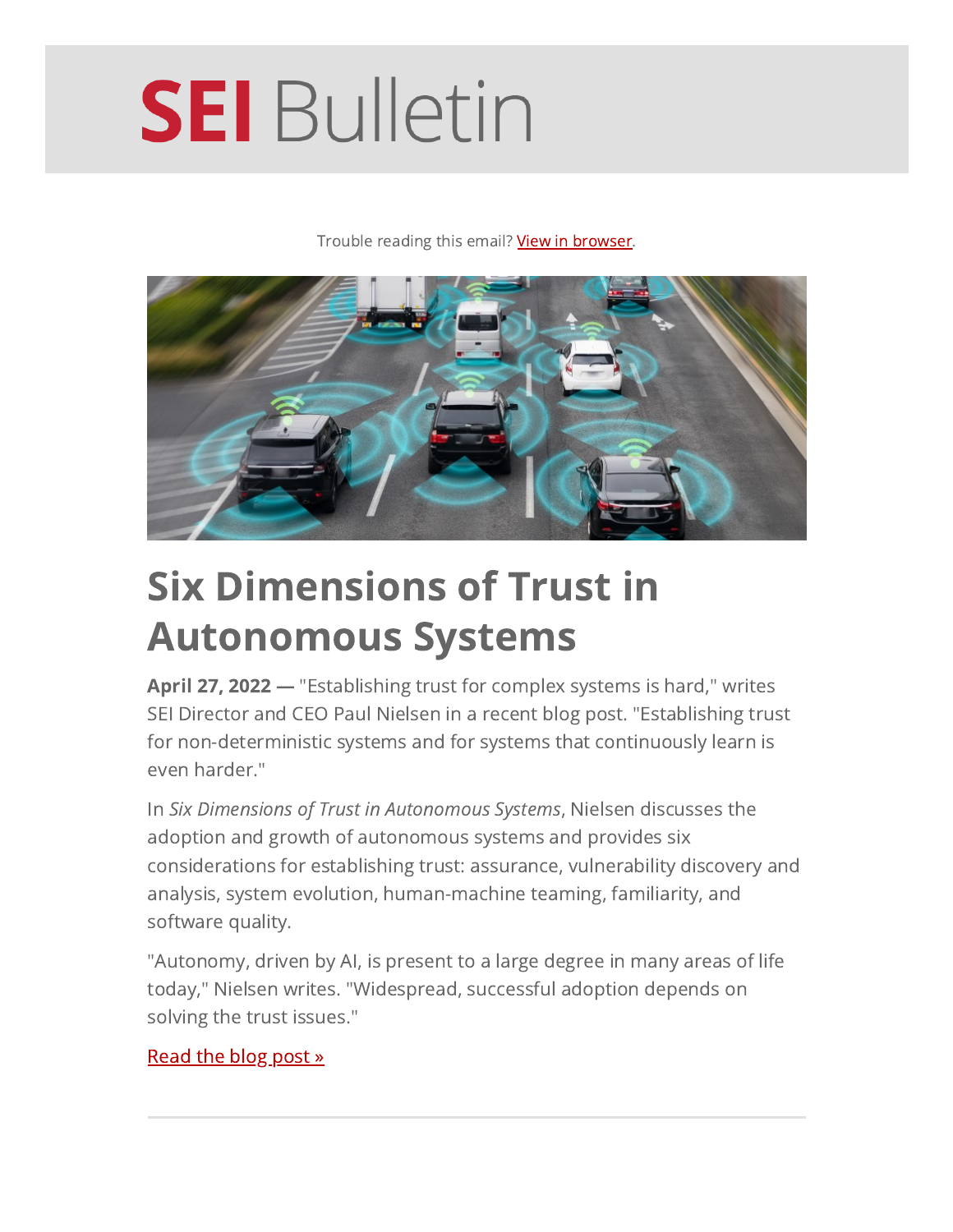

#### DevSecOps Days Pittsburgh 2022 Program [Announced](https://www.sei.cmu.edu/news-events/news/article.cfm?assetId=877135&utm_source=SEI-Bulletin&utm_medium=email&utm_campaign=20220427&utm_content=news)

The conference on integrating security into DevOps practices will be held virtually April 27.

#### [International](https://www.sei.cmu.edu/news-events/news/article.cfm?assetId=876990&utm_source=SEI-Bulletin&utm_medium=email&utm_campaign=20220427&utm_content=news) Conference on Software and Systems Processes 2022 Opens Registration and Announces Program

The conference will feature keynote speakers Ita Richardson of the University of Limerick, Grady Booch of IBM, and Tom Longstaff of the SEI.

#### 2012 Technical Debt Paper [Co-authored](https://sei.cmu.edu/news-events/news/article.cfm?assetId=876493&utm_source=SEI-Bulletin&utm_medium=email&utm_campaign=20220427&utm_content=news) by SEI's Nord and Ozkaya Wins "Most Influential" Award

The International Conference on Software Architecture praised the 2012 paper on architectural technical debt by Rod Nord and Ipek Ozkaya, who still innovate in this area.

#### See [more](https://www.sei.cmu.edu/news-events/news?utm_source=SEI-Bulletin&utm_medium=email&utm_campaign=20220427&utm_content=news) news »



#### Security [Analytics:](https://insights.sei.cmu.edu/blog/security-analytics-tracking-proxy-bypass?utm_source=SEI-Bulletin&utm_medium=email&utm_campaign=20220427&utm_content=blogs) Tracking Proxy Bypass

Tim Shimeall describes how to track the amount of network traffic that is evading security proxies for services that such proxies are expected to cover.

#### Six Dimensions of Trust in [Autonomous](https://insights.sei.cmu.edu/blog/six-dimensions-of-trust-in-autonomous-systems?utm_source=SEI-Bulletin&utm_medium=email&utm_campaign=20220427&utm_content=blogs) Systems

Paul Nielsen chronicles the adoption and growth of autonomous systems and provides six considerations for establishing trust.

#### A Case Study in Applying Digital [Engineering](https://insights.sei.cmu.edu/blog/a-case-study-in-applying-digital-engineering?utm_source=SEI-Bulletin&utm_medium=email&utm_campaign=20220427&utm_content=blogs)

Peter Capell and Nataliya Shevchenko present an SEI project whose digital engineering provides visibility of products, from requirements to delivery on a platform.

#### See [more](https://insights.sei.cmu.edu/?utm_source=SEI-Bulletin&utm_medium=email&utm_campaign=20220427&utm_content=blogs) blogs »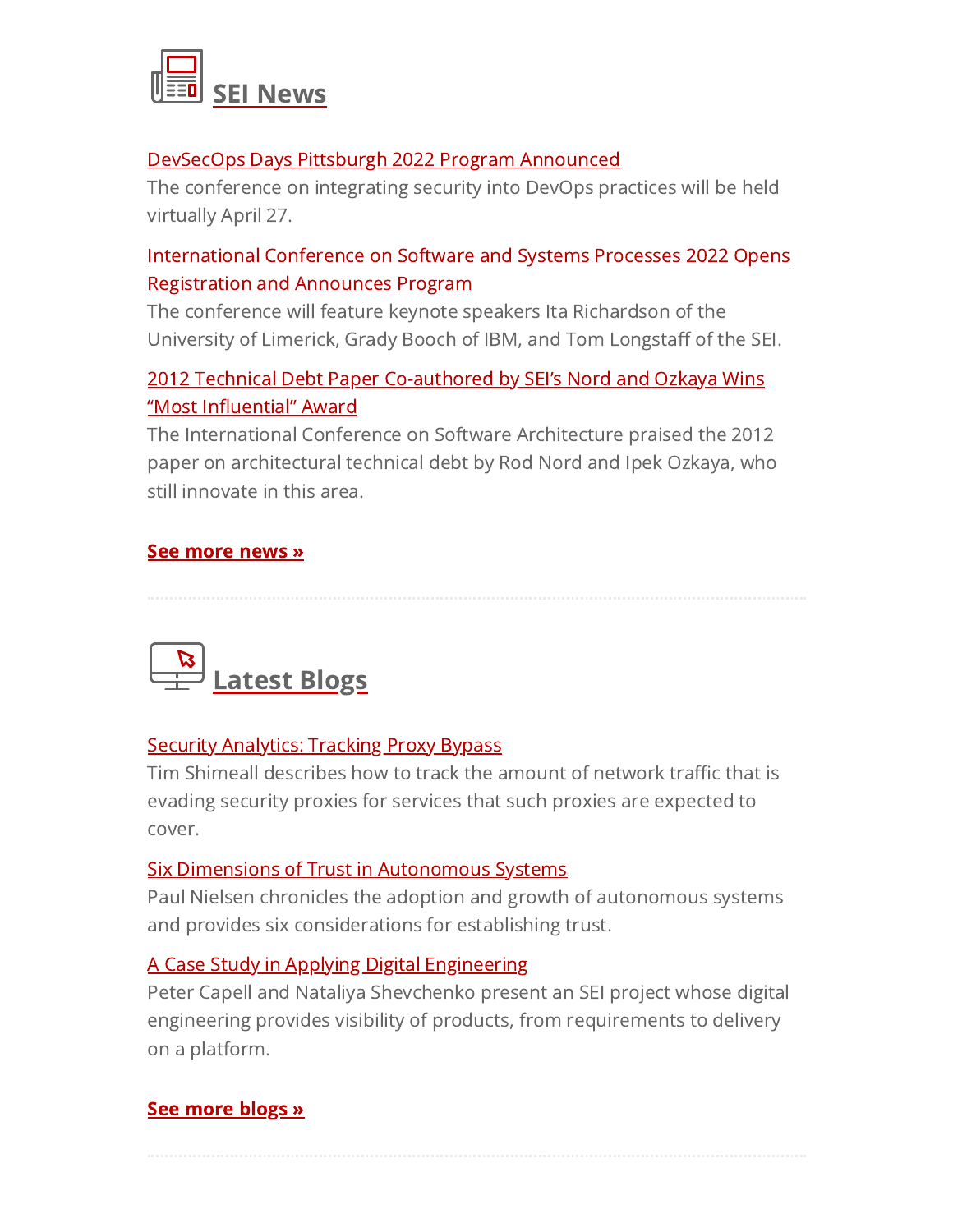

#### [Model-Based](https://resources.sei.cmu.edu/library/asset-view.cfm?assetid=877043&utm_source=SEI-Bulletin&utm_medium=email&utm_campaign=20220427&utm_content=podcasts) Systems Engineering Meets DevSecOps

Jerome Hugues and Joe Yankel discuss ModDevOps, an extension of DevSecOps that embraces model-based systems engineering (MBSE) practices and technology.

#### Incorporating Supply Chain Risk and DevSecOps Into a [Cybersecurity](https://resources.sei.cmu.edu/library/asset-view.cfm?assetid=876668&utm_source=SEI-Bulletin&utm_medium=email&utm_campaign=20220427&utm_content=podcasts) **Strategy**

Carol Woody talks with Suzanne Miller about supply-chain issues and the planning needed to integrate software from the supply chain into operational environments.

#### Software and Systems [Collaboration](https://resources.sei.cmu.edu/library/asset-view.cfm?assetid=875495&utm_source=SEI-Bulletin&utm_medium=email&utm_campaign=20220427&utm_content=podcasts) in the Era of Smart Systems

Paul Nielsen talks with Suzanne Miller about how the advent of smart systems has led to a growing need for effective collaboration between the disciplines of systems engineering and software engineering.

#### See more [podcasts](https://sei.cmu.edu/publications/podcasts?utm_source=SEI-Bulletin&utm_medium=email&utm_campaign=20220427&utm_content=podcasts) »

Latest [Publications](https://resources.sei.cmu.edu/library?utm_source=SEI-Bulletin&utm_medium=email&utm_campaign=20220427&utm_content=publications)

#### Industry's Cry for Tools That Support [Large-Scale](https://resources.sei.cmu.edu/library/asset-view.cfm?assetid=877240&utm_source=SEI-Bulletin&utm_medium=email&utm_campaign=20220427&utm_content=publications) Refactoring

This paper introduces an industry survey that assessed which tools developers use in large-scale refactoring efforts and how well those tools support refactoring.

#### Augur: A Step Towards Realistic Drift Detection in [Production](https://resources.sei.cmu.edu/library/asset-view.cfm?assetid=877192&utm_source=SEI-Bulletin&utm_medium=email&utm_campaign=20220427&utm_content=publications) ML Systems

The toolset and experiments reported in this paper provide an initial demonstration of drift behavior analysis, metrics and thresholds, and libraries for drift detection.

#### **[Extensibility](https://resources.sei.cmu.edu/library/asset-view.cfm?assetid=876971&utm_source=SEI-Bulletin&utm_medium=email&utm_campaign=20220427&utm_content=publications)**

This report summarizes how to systematically analyze a software architecture with respect to a quality attribute requirement for extensibility.

#### See more [publications](https://resources.sei.cmu.edu/library?utm_source=SEI-Bulletin&utm_medium=email&utm_campaign=20220427&utm_content=publications) »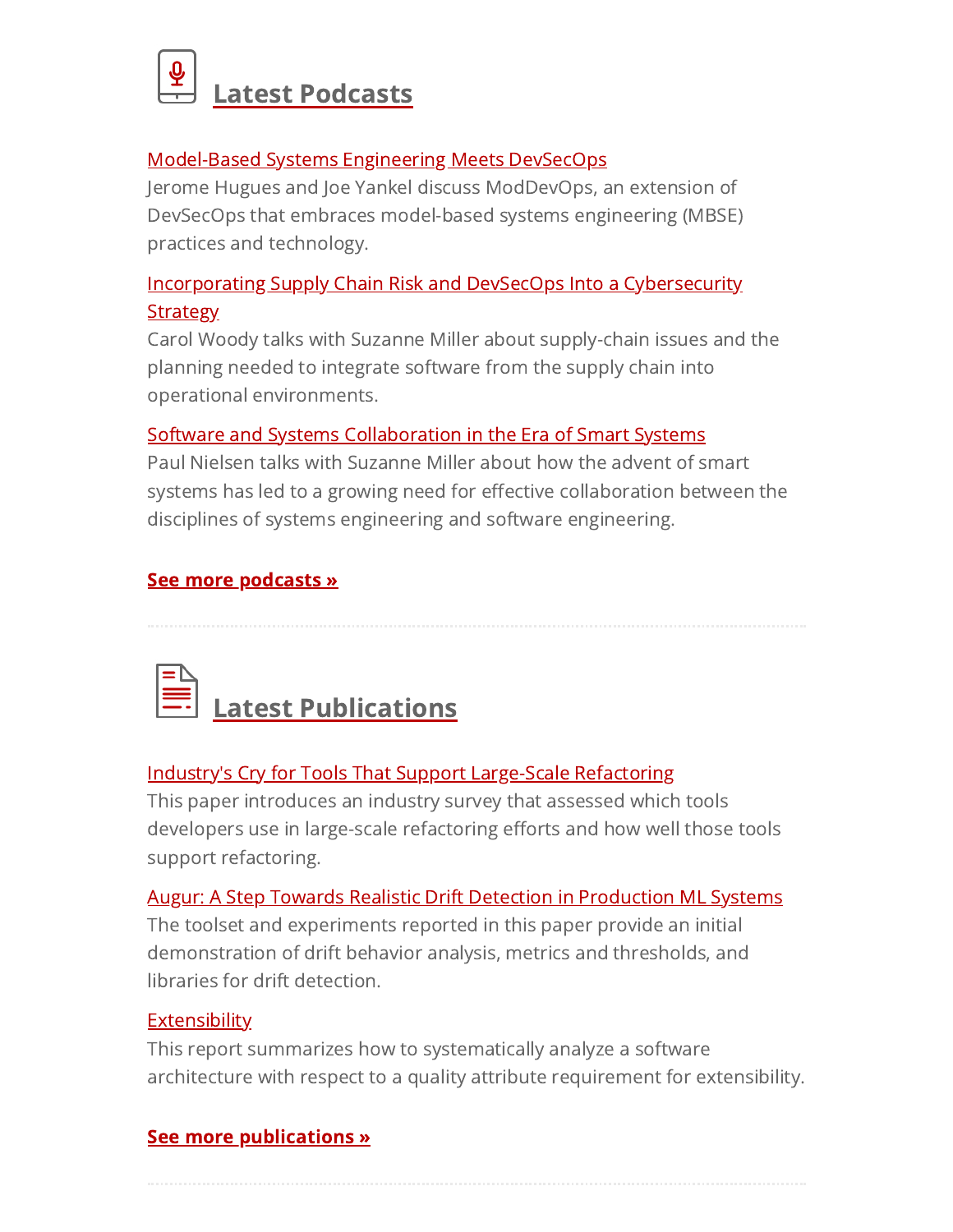

#### [Developing](http://resources.sei.cmu.edu/library/asset-view.cfm?assetid=883743&utm_source=SEI-Bulletin&utm_medium=email&utm_campaign=20220427&utm_content=videos) Models to Support DoD Technical Reviews

Julie Cohen, Rob Wojcik, and Linda Parker Gates discuss guidelines that contractors can use to develop models to support System Engineering Technical Reviews.

#### Teaming Data Science and Causal [Inference](https://resources.sei.cmu.edu/library/asset-view.cfm?assetid=877025&utm_source=SEI-Bulletin&utm_medium=email&utm_campaign=20220427&utm_content=videos)

Shane McGraw interviews Bob Stoddard about how data scientists joining his group of technical professionals and researchers will make an impact on the U.S. Department of Defense through data-driven decision solutions.

#### Ask Us [Anything:](https://resources.sei.cmu.edu/library/asset-view.cfm?assetid=875840&utm_source=SEI-Bulletin&utm_medium=email&utm_campaign=20220427&utm_content=videos) Zero Trust Edition

SEI CERT Division Director Greg Touhill and Dr. Chase Cunningham, chief strategy officer at Ericom Software, answer questions and discuss what you need to implement a zero trust strategy.



#### [Predictable](https://www.sei.cmu.edu/news-events/events/Event.cfm?customel_datapageid_5541=343542&utm_source=SEI-Bulletin&utm_medium=email&utm_campaign=20220427&utm_content=events) Use of Multicore in the Army and Beyond, May 4

In this free webcast, SEI experts Bjorn Andersson and Dionisio de Niz join William Vance of the U.S. Army Combat Capabilities Development Command Aviation & Missile Center to discuss using real-time software on multicore processors.

INtersect: Where DoD, [Academia,](https://www.sei.cmu.edu/news-events/events/Event.cfm?customel_datapageid_5541=343796&utm_source=SEI-Bulletin&utm_medium=email&utm_campaign=20220427&utm_content=events) and Industry Meet, May 18 The SEI's Matt Butkovic and Michael Mattarock talk about the SEI's efforts to apply AI techniques to address national security mission needs while leading a national initiative to build a new discipline of AI engineering in this free webcast.

#### **[International](https://resources.sei.cmu.edu/news-events/events/icssp?utm_source=SEI-Bulletin&utm_medium=email&utm_campaign=20220427&utm_content=events) Conference on Software and Systems Processes 2022**, May 19-20

This conference gathers researchers and practitioners to share about software and system processes and global software engineering.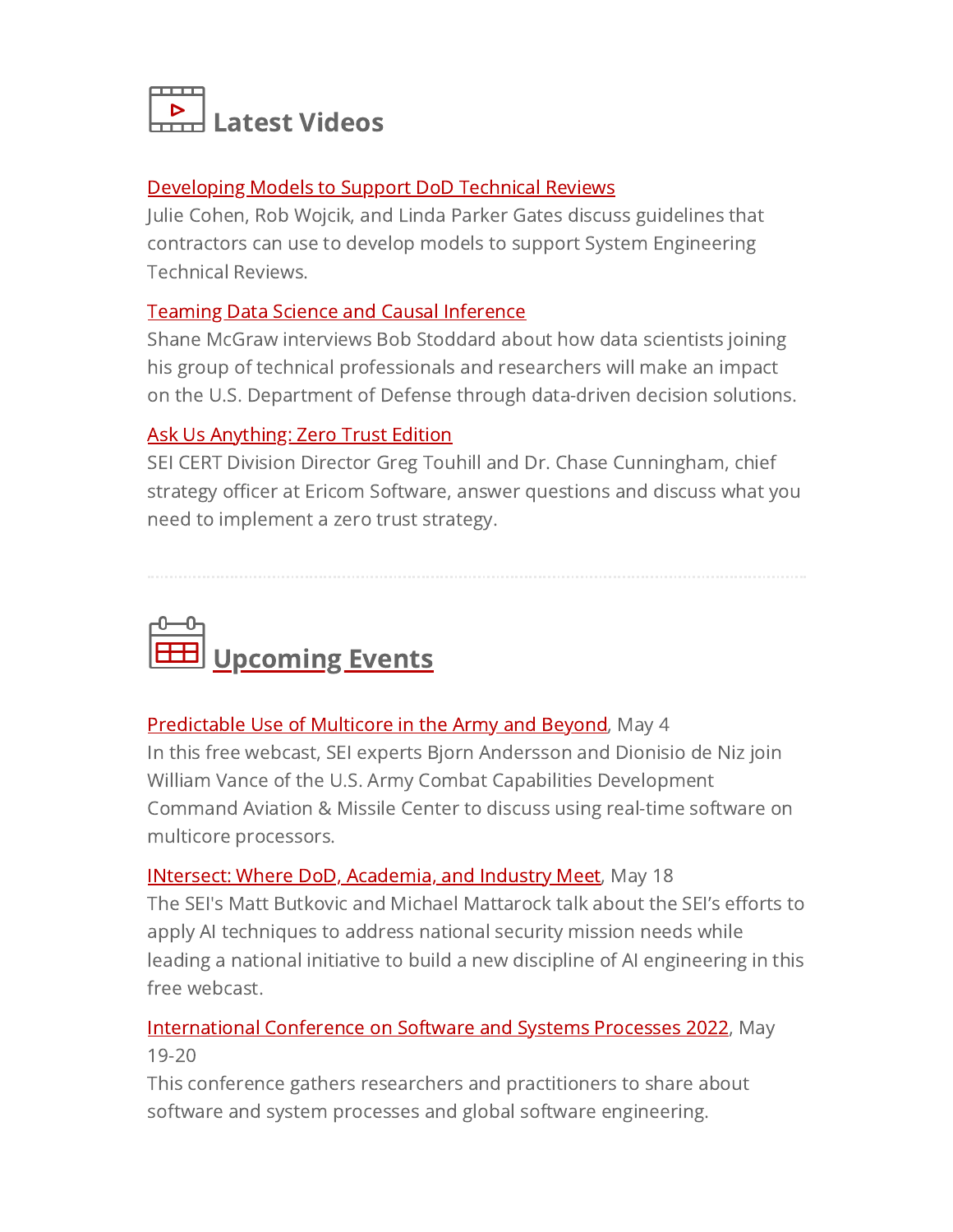#### [AADL/ACVIP](https://resources.sei.cmu.edu/news-events/events/aadl-acvip-user-days/index.cfm?utm_source=SEI-Bulletin&utm_medium=email&utm_campaign=20220427&utm_content=events) User Days 2022, June 2

Speakers at this free forum will present the latest on the Architecture Analysis and Design Language (AADL), the Architecture-Centric Virtual Integration Process (ACVIP), and associated tools.

**Note:** The SEI is evaluating all upcoming courses, conferences, and events case-bycase in light of COVID-19 developments. Check individual event pages for the latest information.

#### See more [events](https://sei.cmu.edu/news-events/events/index.cfm?utm_source=SEI-Bulletin&utm_medium=email&utm_campaign=20220427&utm_content=events) »



[Cybersecurity](https://sei.cmu.edu/education-outreach/courses/course.cfm?courseCode=P144&utm_source=SEI-Bulletin&utm_medium=email&utm_campaign=20220427&utm_content=training) Oversight for the Business Executive May 24-25, 2022 (SEI, Pittsburgh, PA)

Insider Threat [Vulnerability](https://sei.cmu.edu/education-outreach/courses/course.cfm?courseCode=P134&utm_source=SEI-Bulletin&utm_medium=email&utm_campaign=20220427&utm_content=training) Assessor Training June 7-9, 2022 (SEI, Live Online)

Software [Architecture](https://sei.cmu.edu/education-outreach/courses/course.cfm?courseCode=P34&utm_source=SEI-Bulletin&utm_medium=email&utm_campaign=20220427&utm_content=training) Design and Analysis

June 14-15, 2022 (SEI, Pittsburgh, PA)

**Note:** The SEI is evaluating all upcoming courses, conferences, and events case-bycase in light of COVID-19 developments. Check individual training pages for the latest information. You may also contact us at **[courseregistration@sei.cmu.edu](mailto:courseregistration@sei.cmu.edu)** or +1-412-268-7388.

#### See more courses, including [live-online](https://www.sei.cmu.edu/education-outreach/courses?utm_source=SEI-Bulletin&utm_medium=email&utm_campaign=20220427&utm_content=training) and eLearning offerings »



Technical Manager - [Cybersecurity](https://cmu.wd5.myworkdayjobs.com/en-US/SEI/job/Pittsburgh-PA/Technical-Manager---Cybersecurity-Assurance-Team_2017826-1) Assurance Team

Senior System [Designer](https://cmu.wd5.myworkdayjobs.com/en-US/SEI/job/Pittsburgh-PA/Senior-System-Designer_2017275)